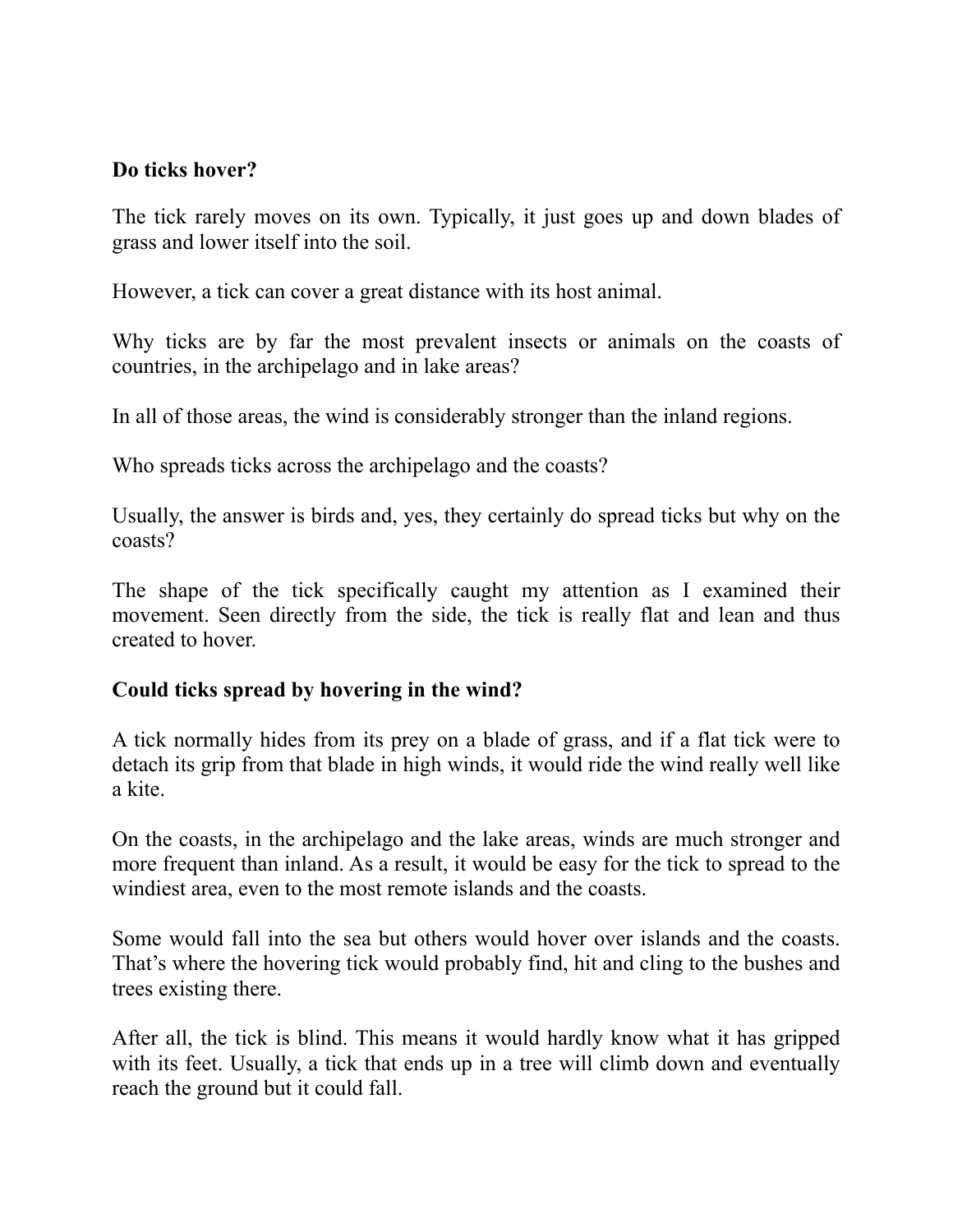Legend has it that ticks live in alder trees and jump on people but that has been proved false by the experts repeatedly.

But does the old belief have some truth to it after all? Alder trees generally grow on the coasts and that's what the tick would first land on when carried by the wind. If a tick in a tree feels movement, heat, and carbon dioxide below, it could very well fall and even hit the target.

During strong winds and storms, ticks would also be able fly far inland. Even inland during strong winds, ticks could detach and move with the wind, especially along bodies of water like lakes, rivers and streams.

An adult tick lays up to 2,000 eggs and numerous larvae will hatch.

How do these little larvae staying in one place spread when on they can barely move on their own?

Small animals play a big role in their transport but a small caterpillar climbing a blade of grass can very well loosen its grip in windy weather if the long wait hasn't brought the animals to the scene.

I've also heard from different sources that sometimes ticks have been found from light-colored sheets that were hung up to dry outside. Nowadays, sheets are not dried outside as much.

I experimented with the hovering ability of ticks indoors in a garage with a fan and I found that they did hover well after detaching from the blade of grass.

### **Lifespan of the tick (Ixodes ricinus)**

According to my tests, ticks live:

- One to three hours in direct sunlight,  $35-40 \text{ C} (95-104 \text{ F})$
- One to three days inside, depending on humidity
- months inside a flower pot that is watered
- Four weeks in lake water
- Ten weeks in seawater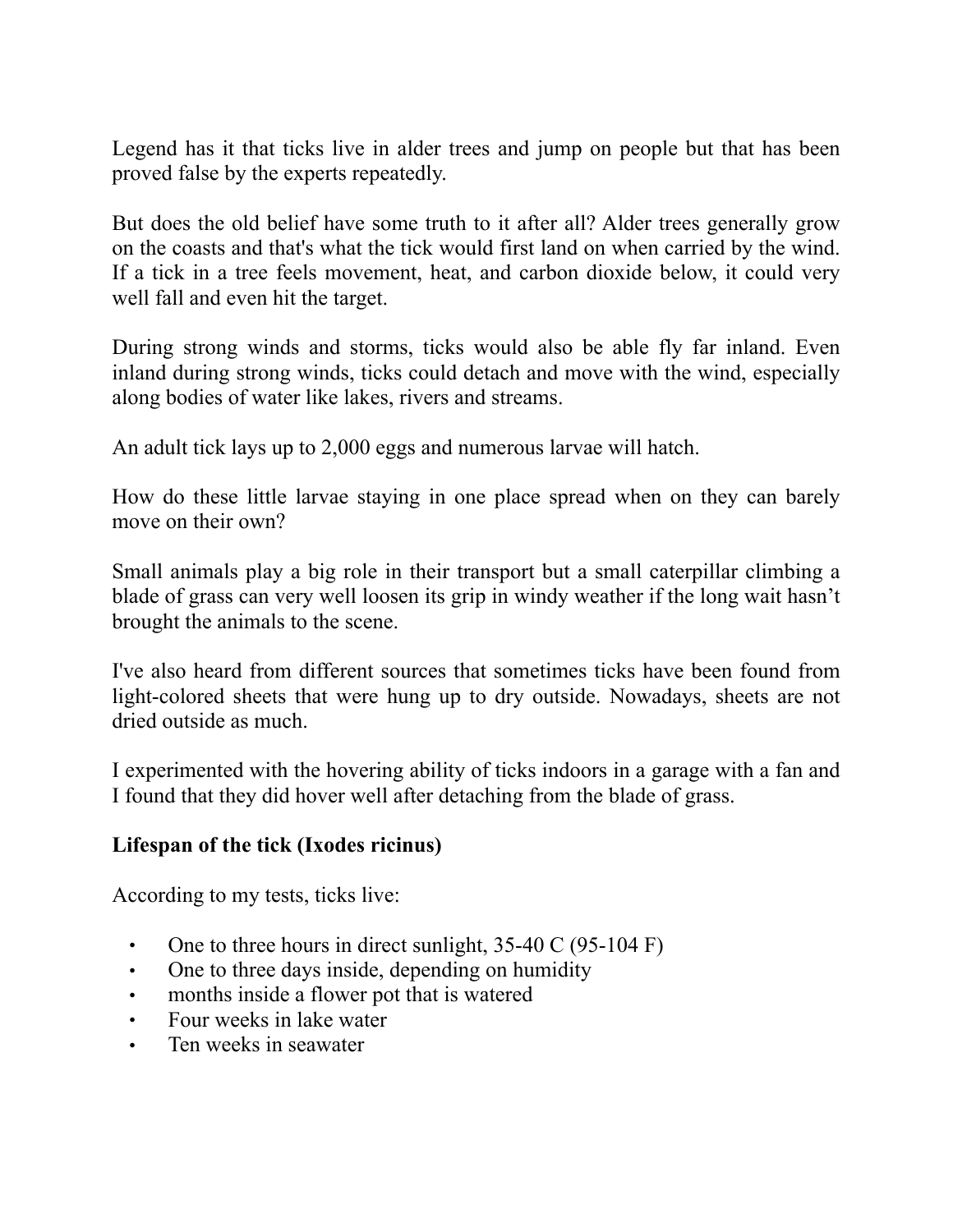## **- In sunlight**

Ticks do not tolerate dry and warm air. My experiment found that, in the hot sun, about 35-40 degrees Celsius (95-104 F), small larvae of ticks die almost immediately. Adult ticks can withstand such heat for just over an hour.

Thus, ticks do not thrive in sunny places but rather seek shelter in trees and bushes. As a result, ticks do not thrive on short-cut grass because they come in direct contact with the heat of the sun.

Additionally, ticks do not live on the golf course fairways for this reason but ticks thrive right outside the fairway in shady places in the long grass and under the bushes.

Under the bushes and flower beds in yards are great places for ticks. For the same reasons, ticks do not reside in open pasture in the same way as they do grassland shaded by shrubs and trees.

Instead, a brown dog tick (Rhipicephalus sanguineus), originating from the Mediterranean, lives in a dry and hot, African-style climate.

### **- Indoors**

For example, if a tick gets indoors with a dog or cat and falls to the floor, it will die within a few days, depending on the humidity of the room.

In the dry air of a room, tick can die in a day. But if a tick gets into a flowerpot full of water, for example, it will live in for months. That means that, even in the winter, through bad luck, you can get the tick indoors.

### **- In the water**

Ticks falling from flying birds can also land into the sea and lakes. The blind tick probably does not sense whether there is land or water below.

Such ticks do not die immediately when they fall into the water. They stay afloat for up to a couple of days in calm weather and then survive underwater in seawater (brackish water = Baltic Sea) for up to 10 weeks (The experiment continues), in lake water for four weeks.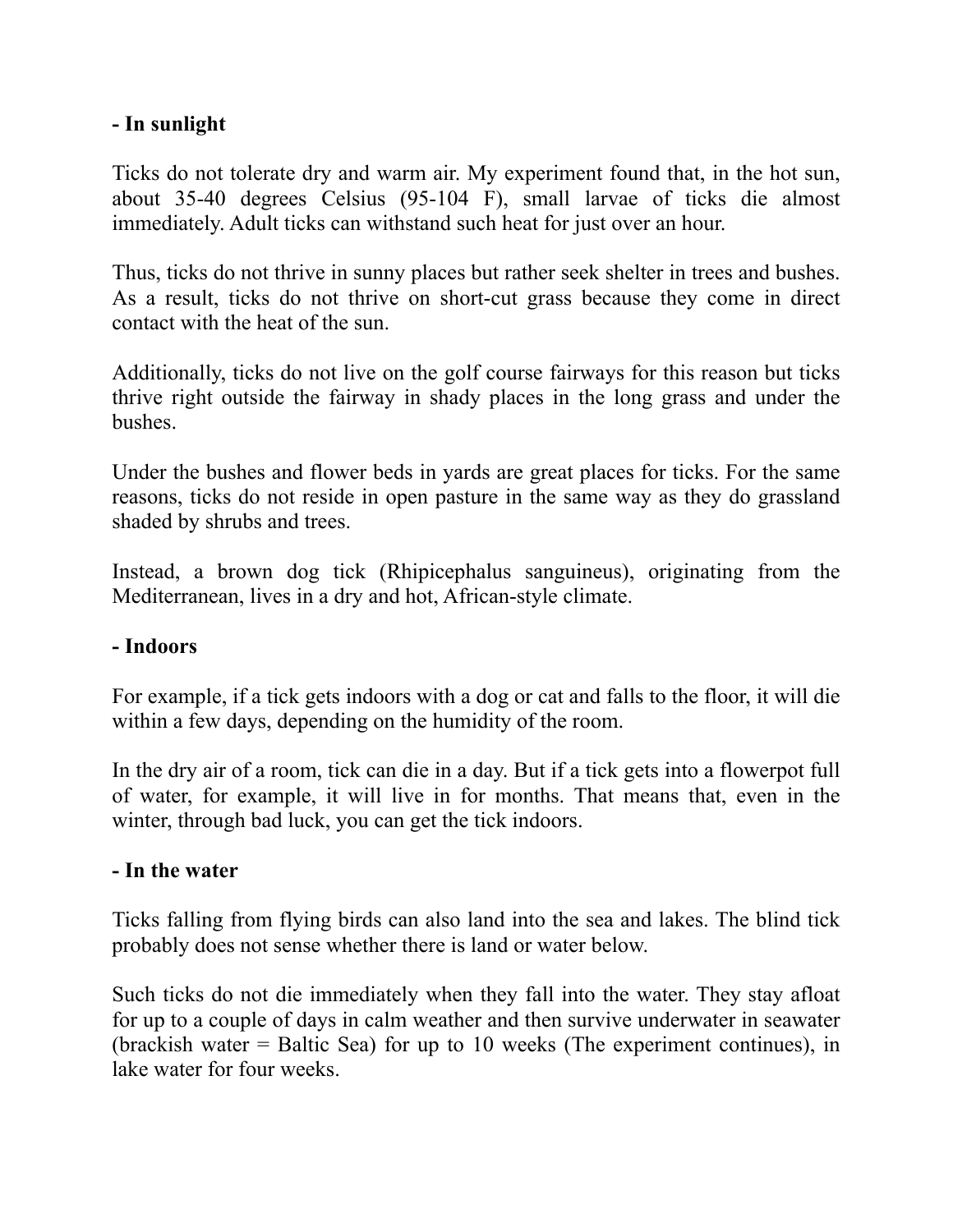If ticks find suitable debris and leaves in the water, they can drift for months. Plastic drifting into the seas and lakes help spread ticks. This allows the tick to land in the shore with suitable winds and sea currents.

Islands that can be landed from any direction are good sites. The fish certainly eat some of the ticks that have fallen in the sea.

Sea currents and wind directions affect where the ticks drift. The directions are affected by the sea currents and wind directions.

The prevailing wind in Finland is from the southwest and, for example, the northernmost part of the Gulf of Bothnia is ravaged by winds and storms and the region has a large population of ticks.

In large inland lake areas, ticks are likely to spread through the sea and on the coasts such as the U.S.-Canadian border and Sweden's large lakes. Ticks usually spread from the coasts to the inland in other parts of the world such as the American East Coast, Australia, Canada, Ireland, Norway and Sweden.

Please find and view an animation of the spread of ticks on the East Coast of the United States between 2012 and 2017.

The most likely landing sites for ticks floating with the wind and the water are the shores of seas, lakes and islands.

Some instructions have suggested killing the tick by flushing it down the toilet but this is not a recommended method of disposing of a tick. Collecting ticks on masking tape and burning is effective.

Magazine articles have been published about instances of ticks being placed in the sewers and they would come crawling back from the sinks or toilets. Ticks would find feeding platforms from mice and rats in the sewer network although reproduction might be more difficult due to the lack of larger animals.

The tick would easily survive all the way to the wastewater treatment plant and could thus drift to the landfill and birds would pick them up and bring them back.

Otherwise, ticks even survive the process of composting and make their way back to the yards. The tick even survives the cycles of the washing machine fully alive and well.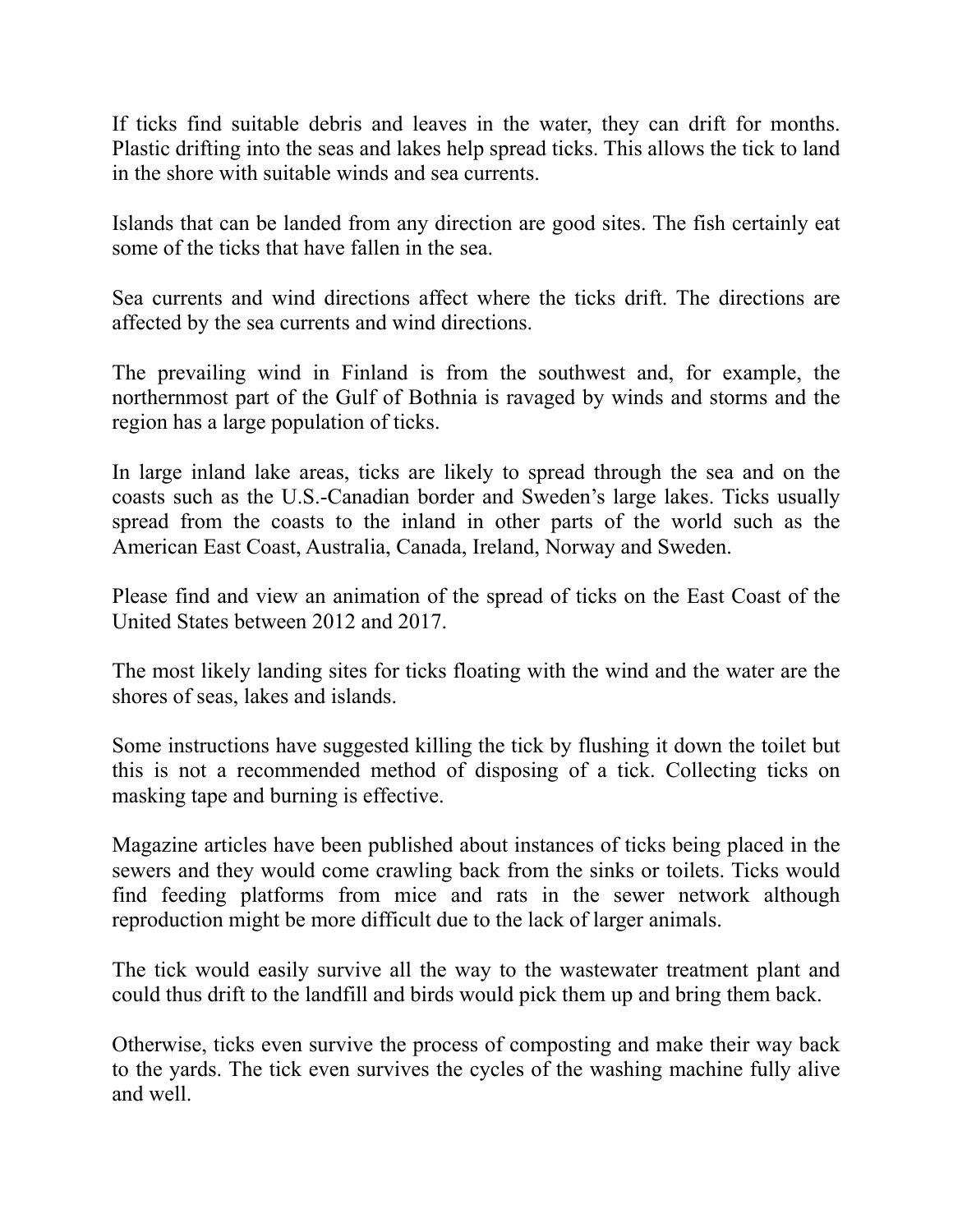## **Tick brothels and farms**

Ticks that have reached mating age seek the tallest hay and try to attach to larger animals. Elk and deer moving in the woods provide a brothel for ticks. A large animal may have several dozen ticks.

It is also easy for an adult tick to find a mating partner from the back of a large animal. Adult males are not in a rush to find a mating partner from such a large animal. More than one male may mate with the same female tick while it is eating.

Finding a mating partner is certainly much more challenging in the terrain. As adults, elk and deer move mainly within their own territories and are effectively spreading ticks on that area.

The archipelago, coasts and other such areas with large tick populations should control the population of these animals, which is lower than normal. So far, there are no ticks in reindeer herding areas like in the southernmost areas of (Finland or Scandinavia?).

However, as a result of global warming, ticks are slowly spreading further north and reindeer, together with other deer, are a good breeding ground for ticks.

Similarly, cows and sheep grazing in wooded terrain are popular with ticks. At one time, more than 60 years ago, when cows were more commonly grazed in wooded pastures, ticks were already present.

When this type of grazing ended, the tick population in these areas also decreased considerably. In 2019, I have caught over 1,700 ticks in one hour from an old beef cattle area the size of only 1000 m2, mainly larvae. (Please consult the resulting images on our website.)

Such pastures, especially in the archipelago, are tick farms and spread them to the surrounding area.

In my estimation, an island with a large number of beef cattle and sheep grazing in wooded terrain, can produce a huge number of ticks during the summer. Not all of the ticks remain on the island but a large crowd sets out to hover with the strong winds.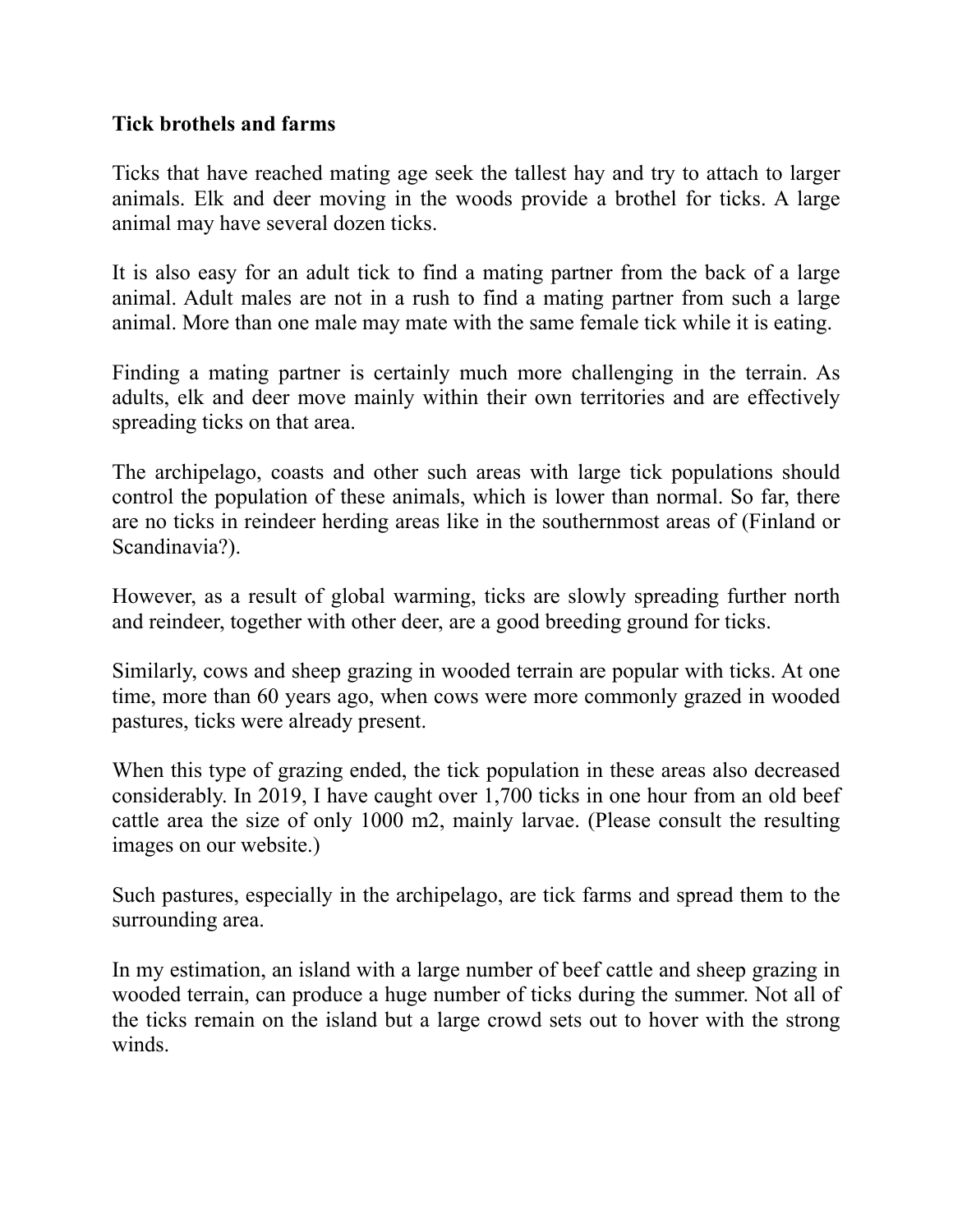Public perception has always been that a considerable number of ticks in the yard are spread by deer.

The tick usually stays in its host for 3-12 days, sucking blood. Deer usually linger in the yard for only a few minutes so those ticks hardly fall.

In addition, if there are already ticks on the site, during a such visit, they may even be picked up by the animal.

If, on the other hand, an adult female with a mating partner happens to fall into the yard, there may be small larvae in the yard within a few months. An adult female tick dies after laying.

## *TicksBuster* **tick trap**

With *TicksBuster* tick trap, you reduce the number of active ticks in your vard.

**The University of Helsinki** conducted an experiment in Espoo in 2020, which compared the effectiveness of the *TickBuster* trap with that of a white sheet trap of the same size. In addition to the sheet, the *TicksBuster* trap has carbon dioxide cartridges and heat generated by heating pads to attract ticks.

### **The result? To wit:**

About forty-three ticks were collected with the control trap and 74 with the *TicksBuster* trap. Thus, almost twice the number of ticks were collected with the *TicksBuster* trap.

Compared to our previous experience in collecting ticks by a plain sheet, it is noted that the ticks stood out well from the *TicksBuster* trap, no debris accumulated and the trap moved well. Report: see **News** tab

## **University of Helsinki blog**: TICK TRAP FOR YARD AND FOR THE RESEARCHERS

From the average consumer's point of view, the *TicksBuster* sheet proved to be effective in removing ticks. It can be used to exterminate ticks from the terrain more effectively than with a sheet alone. In addition, it was found that the sheet was also well suited for research use. It collected little debris and was light to use.